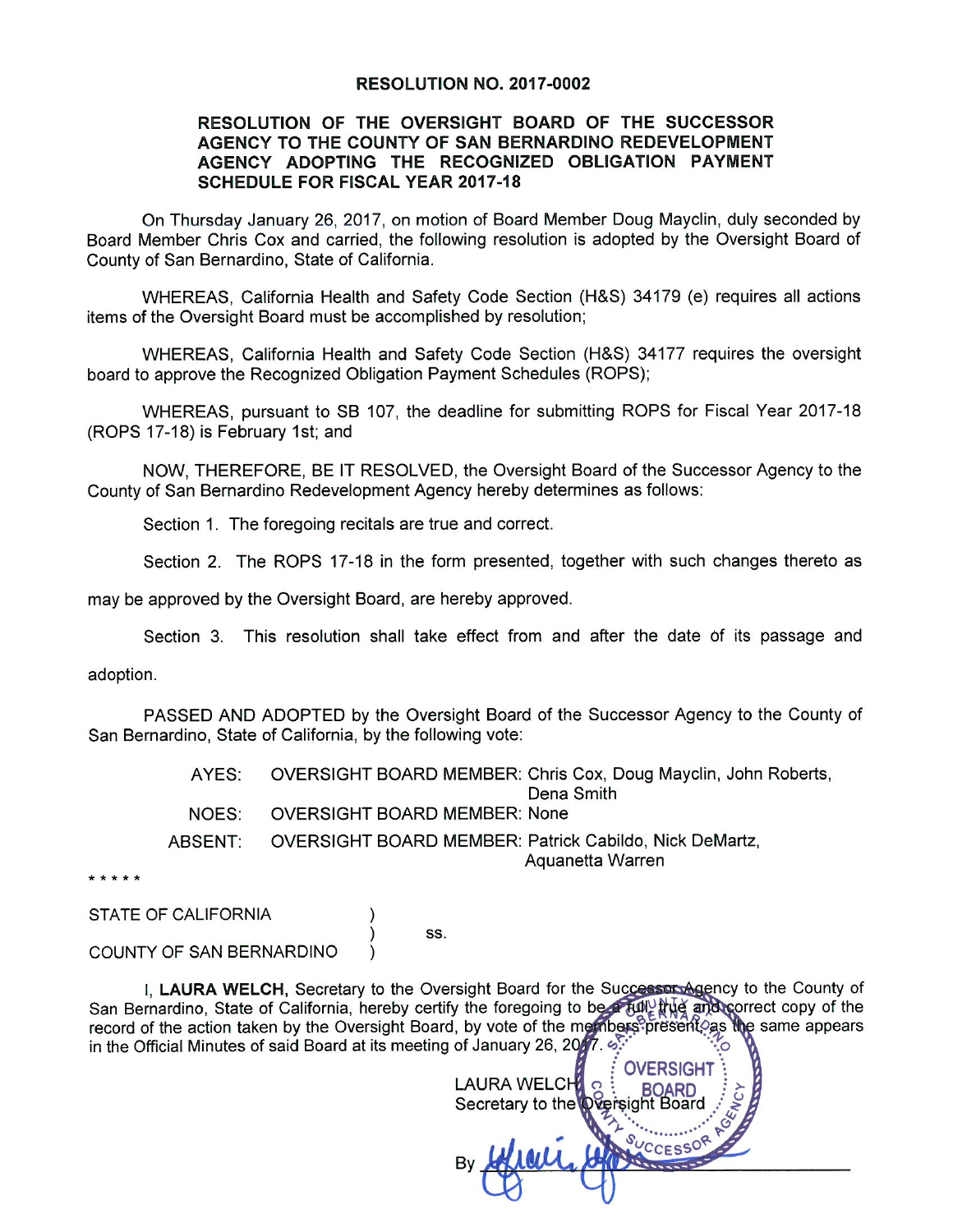|    | Current Period Requested Funding for Enforceable Obligations (ROPS Detail) | 17-18A Total<br>(July - December) |      | 17-18B Total<br>(January - June) | ROPS 17-18 Total |           |  |
|----|----------------------------------------------------------------------------|-----------------------------------|------|----------------------------------|------------------|-----------|--|
| A  | Enforceable Obligations Funded as Follows (B+C+D):                         |                                   | - \$ | 485,004 \$                       |                  | 485,004   |  |
| B  | <b>Bond Proceeds</b>                                                       | $\overline{\phantom{a}}$          |      | $\overline{\phantom{a}}$         |                  |           |  |
| C. | Reserve Balance                                                            | $\overline{\phantom{a}}$          |      | -                                |                  |           |  |
| D  | Other Funds                                                                | $\overline{\phantom{a}}$          |      | 485,004                          |                  | 485,004   |  |
| E. | Redevelopment Property Tax Trust Fund (RPTTF) (F+G):                       | 2,702,800 \$                      |      | 3,668,836 \$                     |                  | 6,371,636 |  |
| F  | <b>RPTTF</b>                                                               | 2,465,800                         |      | 3,655,836                        |                  | 6,121,636 |  |
| G  | <b>Administrative RPTTF</b>                                                | 237,000                           |      | 13,000                           |                  | 250,000   |  |
| н  | <b>Current Period Enforceable Obligations (A+E):</b>                       | 2,702,800 \$                      |      | 4,153,840 \$                     |                  | 6,856,640 |  |

| Certification of Oversight Board Chairman:                      |           |       |
|-----------------------------------------------------------------|-----------|-------|
| Pursuant to Section 34177 (o) of the Health and Safety code, I  |           |       |
| hereby certify that the above is a true and accurate Recognized | Name      | Title |
| Obligation Payment Schedule for the above named successor       |           |       |
| agency.                                                         | /s/       |       |
|                                                                 | Signature | Date  |
|                                                                 |           |       |

## **Recognized Obligation Payment Schedule (ROPS 17-18) - Summary**

Filed for the July 1, 2017 through June 30, 2018 Period

**Successor Agency: San Bernardino County County:** San Bernardino

 $\sim$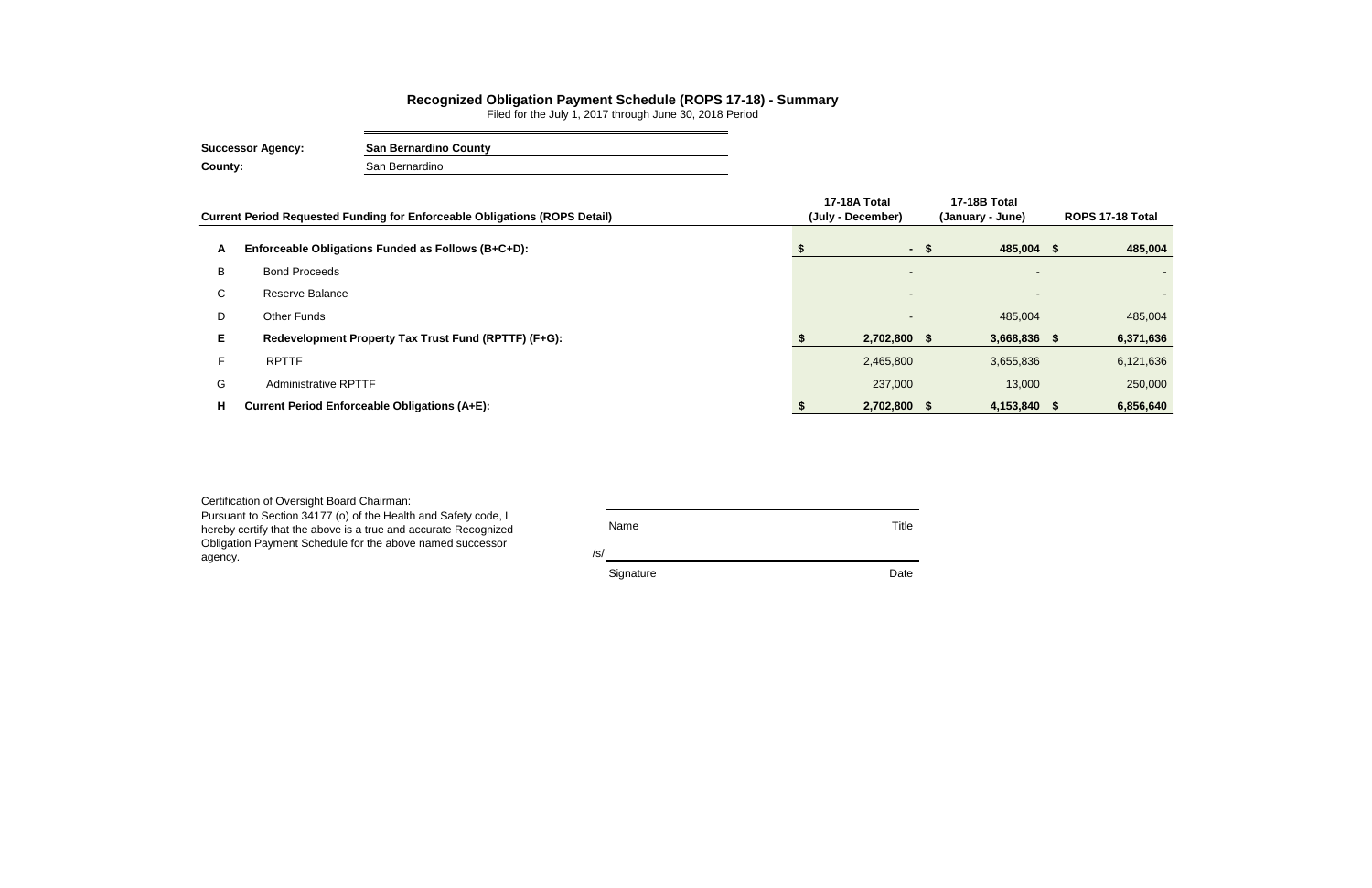|                |                                                                                       |                                                                     |                                             |                                        |                                                             |                                                                                        |              |                                                |                    |                            | San Bernardino County Recognized Obligation Payment Schedule (ROPS 17-18) - ROPS Detail |                          |                |             |                      |                               |                         |                      |             |                 |
|----------------|---------------------------------------------------------------------------------------|---------------------------------------------------------------------|---------------------------------------------|----------------------------------------|-------------------------------------------------------------|----------------------------------------------------------------------------------------|--------------|------------------------------------------------|--------------------|----------------------------|-----------------------------------------------------------------------------------------|--------------------------|----------------|-------------|----------------------|-------------------------------|-------------------------|----------------------|-------------|-----------------|
|                |                                                                                       |                                                                     |                                             |                                        |                                                             |                                                                                        |              | July 1, 2017 through June 30, 2018             |                    |                            |                                                                                         |                          |                |             |                      |                               |                         |                      |             |                 |
|                |                                                                                       |                                                                     |                                             |                                        |                                                             |                                                                                        |              | (Report Amounts in Whole Dollars)              |                    |                            |                                                                                         |                          |                |             |                      |                               |                         |                      |             |                 |
| $\overline{A}$ |                                                                                       | $\mathbf{c}$                                                        | D                                           | E.                                     | -F                                                          | G                                                                                      | H            |                                                |                    |                            |                                                                                         |                          |                |             | $\Omega$             | $\mathbf{R}$                  |                         |                      |             | W               |
|                |                                                                                       |                                                                     |                                             |                                        |                                                             |                                                                                        |              |                                                |                    |                            |                                                                                         |                          |                |             |                      |                               |                         |                      |             |                 |
|                |                                                                                       |                                                                     |                                             |                                        |                                                             |                                                                                        |              |                                                |                    |                            |                                                                                         | 17-18A (July - December) |                |             |                      |                               | 17-18B (January - June) |                      |             |                 |
|                |                                                                                       |                                                                     |                                             |                                        |                                                             |                                                                                        |              |                                                |                    |                            |                                                                                         | <b>Fund Sources</b>      |                |             |                      |                               | <b>Fund Sources</b>     |                      |             |                 |
| Item#          | Project Name/Debt Obligation                                                          | <b>Obligation Type</b>                                              | Contract/Agreement<br><b>Execution Date</b> | Contract/Agreement<br>Termination Date | Payee                                                       | <b>Description/Project Scope</b>                                                       | Project Area | <b>Total Outstanding</b><br>Debt or Obligation | Retired            | <b>ROPS 17-18</b><br>Total |                                                                                         |                          | RPTTF          | Admin RPTTF | 17-18A<br>Total      |                               |                         | <b>RPTTF</b>         | Admin RPTTF | 17-18B<br>Total |
|                |                                                                                       |                                                                     |                                             |                                        |                                                             |                                                                                        |              | \$ 159.874.008                                 |                    | \$6.856.640                | Bond Proceeds Reserve Balance                                                           | Other Funds              | $$2.465.800$ S |             | 237.000 \$ 2.702.800 | Bond Proceeds Reserve Balance | Other Funds             | 485.004 \$ 3.655.836 | 13.000      | 4.153.840       |
|                | 2010 Series A & B TABs - San Sevaine                                                  | Bonds Issued On or Before                                           | 1/10/2010                                   | 9/1/2040                               | Bank of NY                                                  | San Sevaine 2010 Series A & B TABs                                                     | San Sevaine  | 66.891.432                                     | N                  | 1.713.500                  |                                                                                         |                          |                |             |                      |                               | 485.004                 | 1.228.496            |             | 1.713.500       |
|                | 2010 Series A TAB - Cedar Glen                                                        | Bonds Issued On or Before<br>12/31/10                               | 10/21/2010                                  | 9/1/2040                               | Bank of NY                                                  | Cedar Glen 2010 Series A TAB                                                           | Cedar Glen   | 8,598,472                                      | N                  | 326,703<br>$\mathsf{S}$    |                                                                                         |                          | 195,000        |             | 195,000              |                               |                         | 131,703              |             | 131,703         |
|                | 2010 Series A & B TABs - San Sevaine DS Reserve                                       | Reserves                                                            | 11/10/2010                                  | 9/1/2040                               | Bank of NY                                                  | San Sevaine 2010 Series A & B TAB                                                      | San Sevaine  |                                                | N                  | 1,973,28                   |                                                                                         |                          | 1,228,496      |             | 1,228,496            |                               |                         | 744,793              |             | 744,793         |
|                | 2010 Series A TAB - Cedar Glen DS Reserve                                             | Reserves                                                            | 10/21/2010                                  | 9/1/2040                               | Bank of NY                                                  | Cedar Glen 2010 Series A TAB                                                           | Cedar Glen   |                                                | N                  | 112,878                    |                                                                                         |                          |                |             |                      |                               |                         | 112,878              |             | 112,878         |
|                | <b>Contract for Consulting Services</b>                                               | <b>Professional Services</b>                                        | 5/3/2005                                    | 5/3/2025                               | HDL Coren & Cone                                            | <b>Financial Consulting</b>                                                            |              | 45.000                                         | N                  | 3.000                      |                                                                                         |                          |                |             |                      |                               |                         | 3.000                |             | 3,000           |
|                | <b>0</b> Bond Counsel                                                                 | Professional Services                                               | 7/1/2013                                    | 6/30/2025                              | Various                                                     | Consulting Support required by<br>Legislation                                          | AII          | 45,000                                         | N                  | 2,000<br>$\sqrt{2}$        |                                                                                         |                          | 2,000          |             | 2,000                |                               |                         |                      |             |                 |
|                | I Litigation Professional Services                                                    | Litigation                                                          | 1/1/2013                                    | 6/30/2025                              | Various                                                     | Consulting Support required by<br>Legislation                                          | All          | 100,000                                        |                    | $\sim$                     |                                                                                         |                          |                |             |                      |                               |                         |                      |             |                 |
|                | <b>Central Services</b>                                                               | Miscellaneous                                                       | 1/1/2013                                    | 6/30/2025                              | County of San Bernardino County Services                    |                                                                                        |              | 40.000                                         | $N$ $\sqrt{S}$     | 5.000                      |                                                                                         |                          |                | $3.000$ \$  | 3.000                |                               |                         |                      | $2.000$ S   | 2,000           |
|                | County Wide Cost Allocation                                                           | Miscellaneous                                                       | 1/1/2013                                    | 6/30/2025                              | County of San Bernardino                                    | <b>General County Services</b>                                                         |              | 50,000                                         | $N$ $\vert$ 5      | 3.000                      |                                                                                         |                          |                | 2,000S      | 2.000                |                               |                         |                      | $1,000$ \$  | 1,000           |
|                | <sup>4</sup> County of San Bernardino and various others                              | Miscellaneous                                                       | 1/1/2013                                    | 6/30/2025                              | County of San Bernardino<br>and various others              | <b>General County Services</b>                                                         |              | 250,000                                        | N                  | 15,000<br>$\mathbb{R}$     |                                                                                         |                          |                | $10,000$ \$ | 10,000               |                               |                         |                      | $5,000$ \$  | 5.000           |
|                | <b>EDA Cost Allocation Obligation</b>                                                 | Miscellaneous                                                       | 1/1/2013<br>1/1/2013                        | 6/30/2025                              | County of San Bernardino General EDA Support                |                                                                                        | $\Lambda$ II | 700.000<br>1,000,000                           | N                  | 217.000                    |                                                                                         |                          |                | 217,000 \$  | 217,000              |                               |                         |                      |             |                 |
|                | <b>S</b> Salaries & Benefits Direct<br>Incentive Agreement                            | Project Management Costs<br><b>Business Incentive</b><br>Agreements | 4/5/2005                                    | 6/30/2025<br>10/1/2016                 | Various Employees<br>Mohawk Carpets                         | Salary & Benefit Costs<br><b>Business Attraction</b>                                   | San Sevaine  | 300,000                                        | Y                  |                            |                                                                                         |                          |                |             |                      |                               |                         |                      |             |                 |
|                | Legal Consultant                                                                      | Legal                                                               | 12/16/2008                                  | 6/30/2025                              | Goldfarb & Lipman                                           | Outside Legal Counsel                                                                  |              | 200.000                                        | N                  |                            |                                                                                         |                          |                |             |                      |                               |                         |                      |             |                 |
|                | <b>B</b> Contract for Consulting Services                                             | <b>Professional Services</b>                                        | 11/13/2009                                  | 6/30/2025                              | CSG Advisors Inc                                            | Financial Consulting                                                                   | $\Delta$ II  | 40,000                                         | $N$ $\frac{1}{3}$  | 4.000                      |                                                                                         |                          | 2.000          |             | 2.000                |                               |                         | 2,000                |             | 2,000           |
|                | <b>County Counsel</b>                                                                 | Legal                                                               | /1/2013                                     | 6/30/2025                              | County of San Bernardino Legal Services                     |                                                                                        |              | 500.000                                        | $N$ $\vert$ s      | 8.000                      |                                                                                         |                          |                | 4.000S      | 4.000                |                               |                         |                      | $4,000$ \$  | 4.000           |
|                | 21 Audit Consulting Services                                                          | Professional Services                                               | 8/15/2012                                   | 6/30/2025                              | <b>RAMS</b>                                                 | Per Bond Documents                                                                     | $\Delta$ II  | 500.000                                        | $N$ $\frac{1}{3}$  | 12,000                     |                                                                                         |                          | 12.000         |             | 12.000               |                               |                         |                      |             |                 |
|                | 23 Financial - Professional Services KMA                                              | <b>Professional Services</b>                                        | 8/15/2012                                   | 6/30/2025                              | Keyser Marston Associates Financial Consulting              |                                                                                        |              | 20,000                                         | N                  | 2,000                      |                                                                                         |                          |                | 1.000S      | 1,000                |                               |                         |                      | $1,000$ S   | 1.000           |
|                | Office Rent                                                                           | Admin Costs                                                         | 1/1/2013                                    | 6/30/2025                              | County of San Bernardino  Office Space                      |                                                                                        |              | 1.000.000                                      | N                  |                            |                                                                                         |                          |                |             |                      |                               |                         |                      |             |                 |
|                | Maintenance of Properties<br>26 Real Estate Professional Services Long Range Property | Property Maintenance<br><b>Property Dispositions</b>                | 1/1/2013<br>8/15/2012                       | 6/30/2025<br>6/30/2025                 | Various                                                     | Prop Management & Maintenance<br>Rosenow Spevacek Group Consulting Support required by |              | 300,000<br>15,000                              | $N$ $\vert$ s<br>N | 4.000<br>8,000             |                                                                                         |                          | 2.000<br>4.000 |             | 2.000<br>4.000       |                               |                         | 2.000<br>4.000       |             | 2.000<br>4.000  |
|                | Plan - RSG                                                                            |                                                                     |                                             |                                        | Inc and Real Estate<br>Services Department                  | Legislation                                                                            |              |                                                |                    |                            |                                                                                         |                          |                |             |                      |                               |                         |                      |             |                 |
|                | 42 County of San Bernardino Special Districts                                         | Improvement/Infrastructure                                          | 9/15/2009                                   | 6/30/2025                              | <b>County of San Bernarding</b><br><b>Special Districts</b> | Water System Improvements with<br>safety & fire implications for Phase 2<br>of 4 phase | Cedar Glen   |                                                | ΞY.                |                            |                                                                                         |                          |                |             |                      |                               |                         |                      |             |                 |
|                | 44 County of San Bernardino Special Districts                                         | mprovement/Infrastructure                                           | 1/22/2005                                   | 3/30/2025                              | <b>County of San Bernarding</b><br><b>pecial District</b>   | Water System Improvements with<br>afety & fire implications                            | Cedar Glen   |                                                |                    |                            |                                                                                         |                          |                |             |                      |                               |                         |                      |             |                 |
|                | 52 Reestablishing Loan Agreement with County                                          | City/County Loan (Prior<br>06/28/11), Other                         | 2/25/2014                                   | /1/2025                                | County of San Bernardino                                    | Repayment of County Ioan                                                               |              | 6.319.354                                      | N                  | 189,841                    |                                                                                         |                          | 189.841        |             | 189,841              |                               |                         |                      |             |                 |
|                | 3 Housing Adminstration                                                               | <b>Admin Costs</b>                                                  | /1/2014                                     | 9/1/2040                               | <b>Housing Successor</b>                                    | Administrative Costs incurred by<br><b>pusing Successor</b>                            |              |                                                |                    |                            |                                                                                         |                          |                |             |                      |                               |                         |                      |             |                 |
|                | 54 2016 Series A and B TAB - San Sevaine (54&55)                                      | Bonds Issued On or Before<br>12/31/10                               | 12/13/2005                                  | 9/1/2035                               | Bank of NY                                                  | 2016 Bonds Refinanced 2005 Series A San Sevaine                                        |              | 72,809,750                                     | N                  | 825,463                    |                                                                                         |                          |                |             |                      |                               |                         | 825,463              |             | 825,463         |
|                | 55 2016 Series A and B TAB - Debt Service Reserve San<br>Sevaine                      | Reserves                                                            | 12/13/2005                                  | 9/1/2034                               | Bank of NY                                                  | San Sevaine 2016 Series A TABs                                                         | San Sevaine  |                                                | $N_S$              | 1,426,966                  |                                                                                         |                          | 825,463        |             | 825,463              |                               |                         | 601,503              |             | 601,503         |
|                | 6 Bank Fee's for the 2016 and 2010 Bonds                                              | Fees                                                                | 12//13/2005                                 | 9/1/2040                               | Bank of NY                                                  | All Bond Issues Annual Bank Fee's                                                      |              |                                                | 150,000 N          | 5.000                      |                                                                                         |                          | 5.000          |             | 5,000                |                               |                         |                      |             |                 |
|                |                                                                                       |                                                                     |                                             |                                        |                                                             |                                                                                        |              |                                                | $N$ $\sqrt{S}$     |                            |                                                                                         |                          |                |             |                      |                               |                         |                      |             |                 |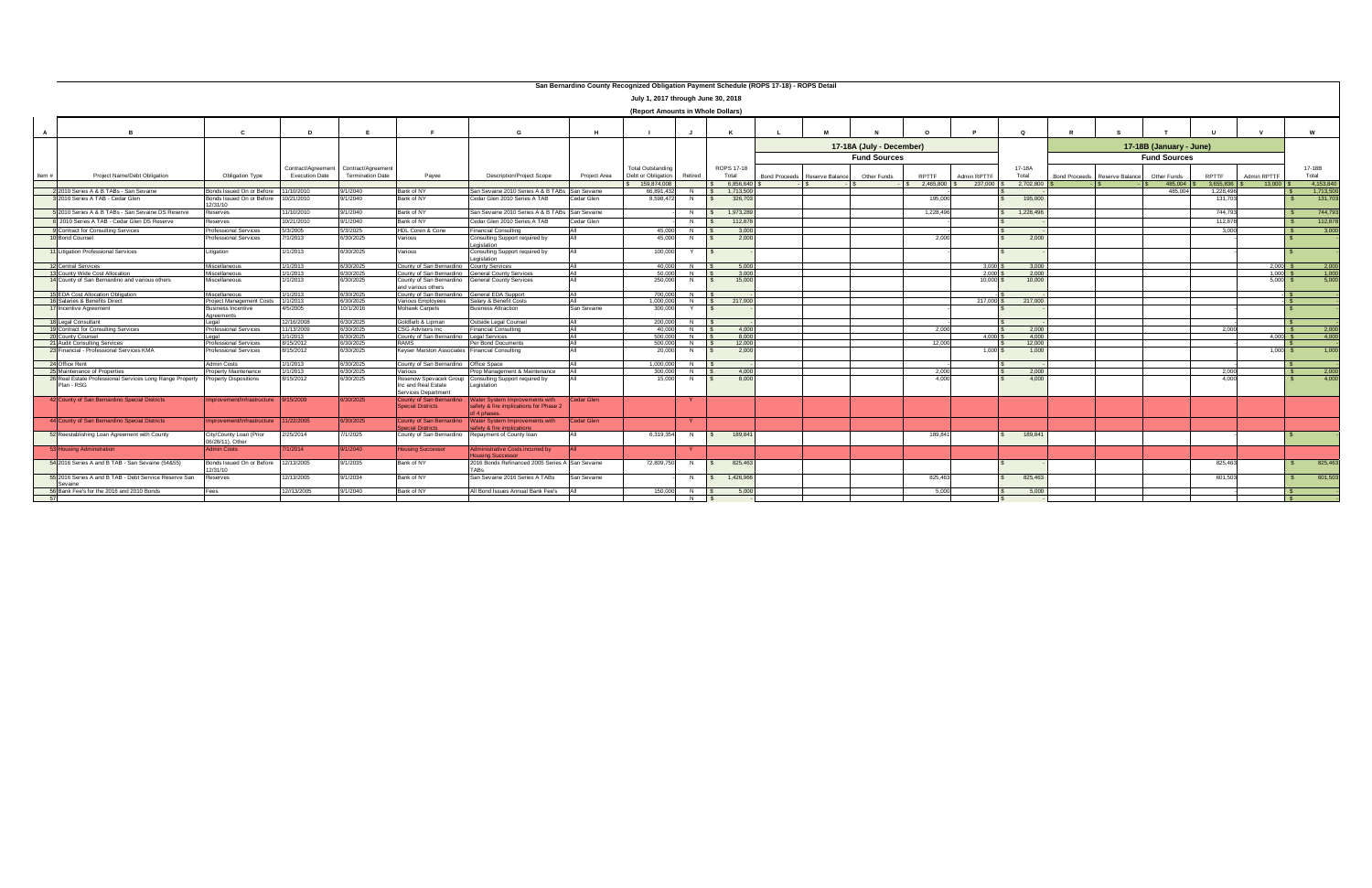|              | Pursuant to Health and Safety Code section 34177 (I), Redevelopment Property Tax Trust Fund (RPTTF) may be listed as a source of payment on the ROPS, but only to the extent no other funding source is available |                       |                                      |                                  |                                 |                           |              |                 |
|--------------|-------------------------------------------------------------------------------------------------------------------------------------------------------------------------------------------------------------------|-----------------------|--------------------------------------|----------------------------------|---------------------------------|---------------------------|--------------|-----------------|
|              | or when payment from property tax revenues is required by an enforceable obligation. For tips on how to complete the Report of Cash Balances Form, see Cash Balance Tips Sheet.                                   |                       |                                      |                                  |                                 |                           |              |                 |
| A            | B                                                                                                                                                                                                                 | C                     | D                                    | E                                | F.                              | G                         | H            |                 |
|              |                                                                                                                                                                                                                   |                       |                                      | <b>Fund Sources</b>              |                                 |                           |              |                 |
|              |                                                                                                                                                                                                                   |                       | <b>Bond Proceeds</b>                 |                                  | <b>Reserve Balance</b>          | Other                     | <b>RPTTF</b> |                 |
|              |                                                                                                                                                                                                                   |                       |                                      | Prior ROPS                       | Prior ROPS                      |                           |              |                 |
|              |                                                                                                                                                                                                                   | Bonds issued on       |                                      | period balances<br>and DDR RPTTF | <b>RPTTF</b><br>distributed as  | Rent,                     | Non-Admin    |                 |
|              | <b>Cash Balance Information by ROPS Period</b>                                                                                                                                                                    | or before<br>12/31/10 | Bonds issued on<br>or after 01/01/11 | balances<br>retained             | reserve for future<br>period(s) | grants,<br>interest, etc. | and<br>Admin | <b>Comments</b> |
|              |                                                                                                                                                                                                                   |                       |                                      |                                  |                                 |                           |              |                 |
|              | ROPS 15-16B Actuals (01/01/16 - 06/30/16)<br>Beginning Available Cash Balance (Actual 01/01/16)                                                                                                                   |                       |                                      |                                  |                                 |                           |              |                 |
|              |                                                                                                                                                                                                                   |                       |                                      |                                  |                                 |                           |              |                 |
|              |                                                                                                                                                                                                                   |                       |                                      |                                  |                                 |                           |              |                 |
|              |                                                                                                                                                                                                                   |                       |                                      | 94,220                           |                                 | 1,444,290                 | 39,887       |                 |
| $\mathbf{2}$ | Revenue/Income (Actual 06/30/16)<br>RPTTF amounts should tie to the ROPS 15-16B distribution from the                                                                                                             |                       |                                      |                                  |                                 |                           |              |                 |
|              | County Auditor-Controller during January 2016                                                                                                                                                                     |                       |                                      |                                  |                                 |                           |              |                 |
|              |                                                                                                                                                                                                                   |                       |                                      | 7,158                            |                                 | 433,236                   | 4,679,152    |                 |
| $\mathbf{3}$ | Expenditures for ROPS 15-16B Enforceable Obligations (Actual                                                                                                                                                      |                       |                                      |                                  |                                 |                           |              |                 |
|              | 06/30/16)                                                                                                                                                                                                         |                       |                                      |                                  |                                 |                           |              |                 |
|              |                                                                                                                                                                                                                   |                       |                                      |                                  |                                 |                           |              |                 |
|              |                                                                                                                                                                                                                   |                       |                                      |                                  |                                 | 428,694                   | 4,658,598    |                 |
| 4            | Retention of Available Cash Balance (Actual 06/30/16)<br>RPTTF amount retained should only include the amounts distributed as                                                                                     |                       |                                      |                                  |                                 |                           |              |                 |
|              | reserve for future period(s)                                                                                                                                                                                      |                       |                                      |                                  |                                 |                           |              |                 |
|              |                                                                                                                                                                                                                   |                       |                                      |                                  |                                 |                           |              |                 |
|              | 5 ROPS 15-16B RPTTF Balances Remaining                                                                                                                                                                            |                       |                                      |                                  |                                 |                           |              |                 |
|              |                                                                                                                                                                                                                   |                       |                                      | No entry required                |                                 |                           |              |                 |
|              |                                                                                                                                                                                                                   |                       |                                      |                                  |                                 |                           | 20,554       |                 |
|              | 6 Ending Actual Available Cash Balance                                                                                                                                                                            |                       |                                      |                                  |                                 |                           |              |                 |
|              | C to G = $(1 + 2 - 3 - 4)$ , H = $(1 + 2 - 3 - 4 - 5)$                                                                                                                                                            |                       |                                      |                                  |                                 |                           |              |                 |
|              |                                                                                                                                                                                                                   |                       |                                      |                                  |                                 |                           |              |                 |
|              |                                                                                                                                                                                                                   |                       | $-1$ \$                              | $101,378$ \$<br><b>S</b>         |                                 | $-$ \$ 1,448,832 \$       | 39,887       |                 |

# **San Bernardino County Recognized Obligation Payment Schedule (ROPS 17-18) - Report of Cash Balances (Report Amounts in Whole Dollars)**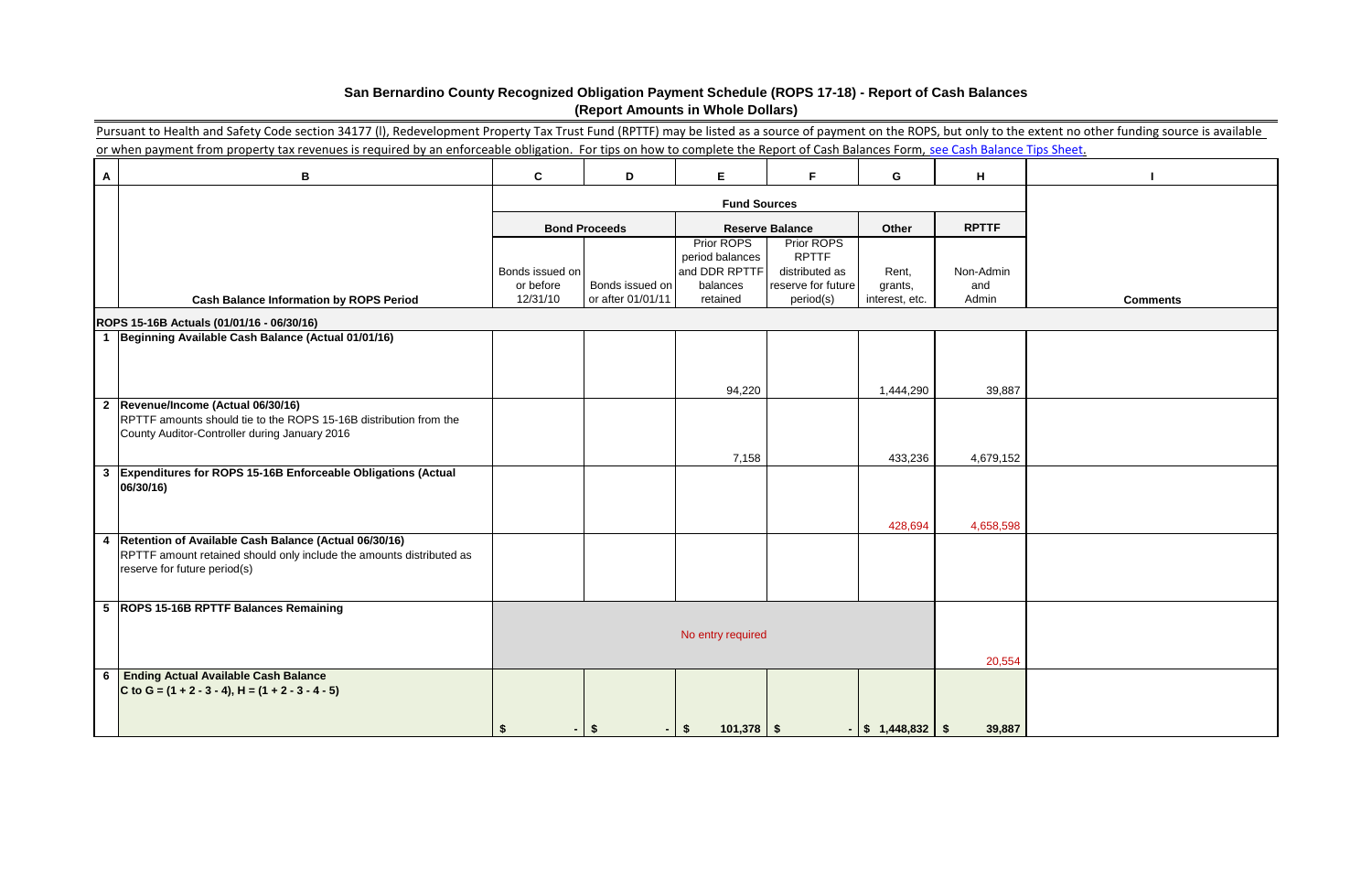| <b>Notes/Comments</b>                                                                                                                                              |
|--------------------------------------------------------------------------------------------------------------------------------------------------------------------|
| <b>ROPS Detail Page</b>                                                                                                                                            |
| 1 Removed - 2005 San Sevaine Debt Service Payments were refunded in 2016 and are the 2016 San Sevaine Series A and B Bonds (see line 54).                          |
| 2 2010 San Sevaine Debt Service Payments per bond indenture.                                                                                                       |
| 3 2010 Cedar Glen Debt Service Payments per bond indenture.                                                                                                        |
| 4 Removed - 2005 San Sevaine Bonds Reserves were refunded in 2016 and are now call these bonds the 2016 San Sevaine Series A and B Rese                            |
| 5 2010 San Sevaine Bonds Reserves per bond indenture.                                                                                                              |
| 6 2010 Cedar Glen Debt Service Reserve calculated per DOF instructions; half of the principal required for the Fall debt service payment.                          |
| 7 Removed Duplicate Line 45-48                                                                                                                                     |
| 8 Removed Duplicate Line 45-48                                                                                                                                     |
| 9 HDL to serve as the Fiscal Consultant for the ongoing the annual Sevaine Tax Allocation Bond Disclosure reports.                                                 |
| Bond Counsel services include both General Bond Counsel and Disclosure Counsel to serve as the lead counsel for the any needs we have regar                        |
| 10 Allocation Bond refunding.                                                                                                                                      |
| 11 Retire - Litigation Professional Services required representing the Successor Agency in ongoing litigation. No longer pursuing litigation                       |
| 12 Central Services is for services such as data, phone and other IT central charges. These obligations are funded with other revenue and Administr                |
| County Wide Cost Allocation are charges calculated for internal services incurred by the Successor Agency. These obligations are funded with oth                   |
| 13 Administrative Allowance.                                                                                                                                       |
| County of San Bernardino and various others charges for services and supplies for the Oversight Board and Successor Agency. These obligations                      |
| 14 other funds and not Administrative Funds.                                                                                                                       |
| Economic Development Agency (EDA) Cost Allocation Obligation for services performed on behalf of the Successor Agency. These obligations a                         |
| 15  revenues and not Administrative Allowance. The Successor Agency operations are under the purview of the Economic Development Agency fund                       |
| 16 Salaries & Benefits Direct (non-project specific related) is funded with Administrative Allowance.                                                              |
| Retire - Sale Tax Incentive Agreement with Mohawk Carpet, the County and the former RDA. The County General Fund provides a portion of the                         |
| 17 collected as a rebate payment to the Agency who in turn reimburses Mohawk. Agreement term ended in 2016.                                                        |
| 18   Legal Consultant with Goldfarb and Lipman provides special legal counsel for the successor agency regarding dissolution activities.                           |
| 19 CSG Advisors to serve as the Financial Advisor for the all Tax Allocation Bond refunding.                                                                       |
| 20 County Counsel's legal services to implement the Dissolution Act.                                                                                               |
| 21 RAMS Audit Consulting Services to complete required Financial Statements Audit per the Dissolution Act and ongoing bond disclosure requireme                    |
| 22 Removed Duplicate Line 14                                                                                                                                       |
| Financial Professional Services with Keyser Marsten Associates for required financial analysis to the wind down of the Successor Agency Activitie                  |
| 23 increment estimates and other financial models needed.                                                                                                          |
| 24 Office Rent                                                                                                                                                     |
| Maintenance of Properties costs incurred and required by the dissolution law. It is required that the Agency-owned property be maintained prior to<br>25 disposal. |
| 26 RSG Real Estate Professional Services to assist to implement in Property Management and selling off remnant parcels.                                            |
| 27 Removed Retired                                                                                                                                                 |
| 28 Retire Replacement Housing Obligation.                                                                                                                          |
| 29 Removed Retired                                                                                                                                                 |
| 30 Removed Duplicate Line 16                                                                                                                                       |
|                                                                                                                                                                    |

# **San Bernard Son 2018** and B Reserves (see line 55). e have regarding the Tax nd Administrative Allowance. nded with other revenues and not

se obligations are funded with

obligations are funded with other Agency functions.

portion of the sales taxes

re requirements.

ency Activities. Provides tax

ained prior to the sale and